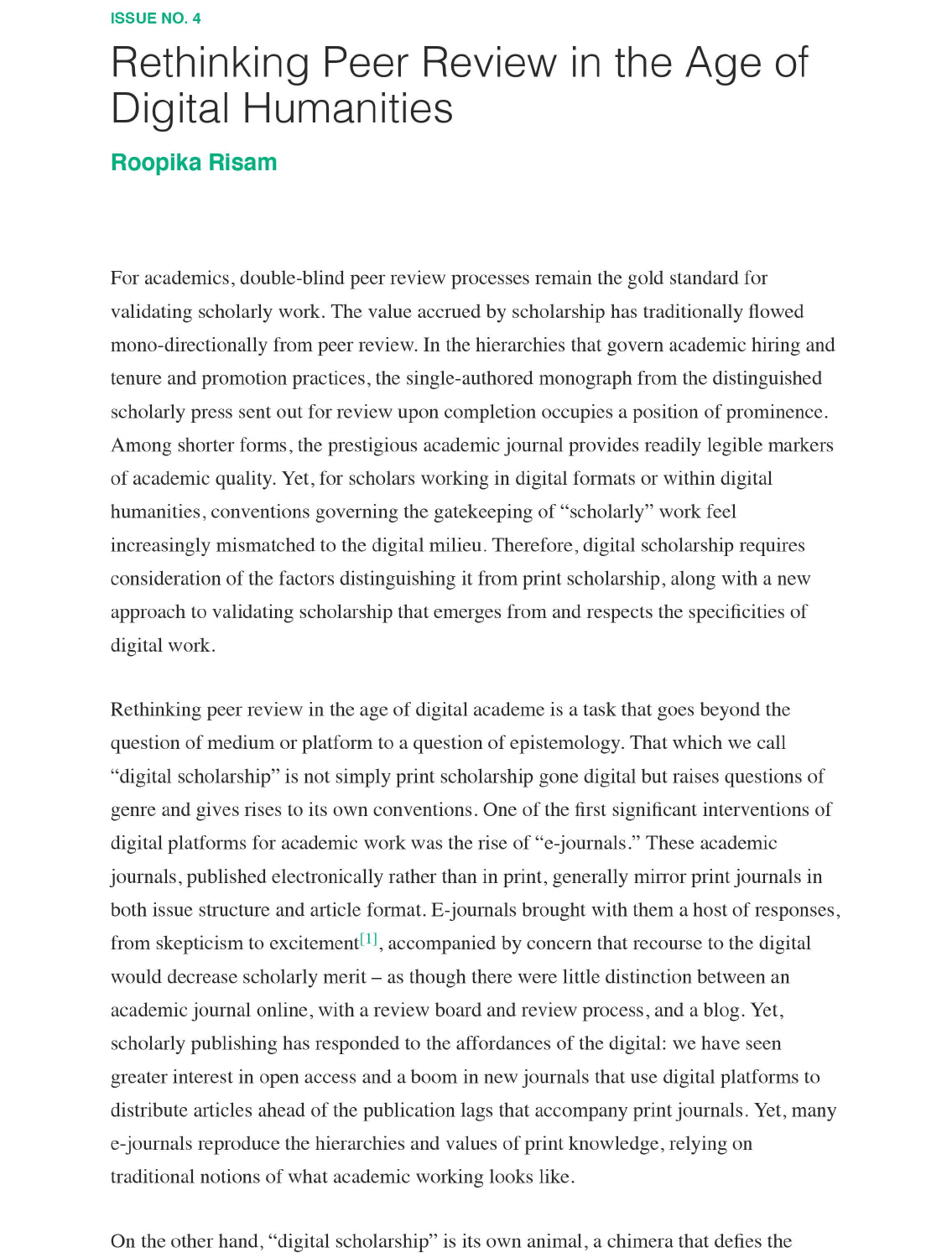conventions of print scholarship. Three principle differences between digital and print scholarship in the humanities require a radical revision to how we review and assess scholarly production and to how scholarly work accrues value: digital scholarship is often collaborative, digital scholarship is rarely finished, and digital scholarship is frequently "public." Each of these qualities of digital work invites particular concerns for review, rendering digital scholarship not readily legible to tenure and promotion or hiring committees.

## *1) Digital scholarship is often collaborative.*

Whereas creation and distribution of print knowledge in the humanities is usually a solitary task, digital scholarship is often collaborative and challenges the familiar image of the print academic in her hermitage, toiling in obscurity. The relatively greater frequency of collaboration in digital scholarship is a function of platform. Producing digital scholarship requires us to draw not only on the interpretive skills in which we were trained but a range of skills we may not possess, particularly as they pertain to the use and development of digital components of scholarship. Moreover, digital scholarship requires perhaps the most valuable of commodities for academics: time. Currently, I codirect *Digitizing Chinese Englishmen*with Adeline Koh of Richard Stockton College. Koh initiated the project, which addresses colonial silences in 19th-century digital humanities scholarship by making available the *Straits Chinese Magazine*, a colonial English-language magazine published in Singapore from 1897-1907. Working alone, Koh found the project moving slowly. Given the nature of digital scholarship and its questionable value for tenure and promotion, those of us who work in the digital milieu often find we must steal time from tenure and promotion-worthy work to advance our projects. These challenges are even more acute for those of us who work outside of universities with very high research activity, with higher teaching loads and few institutional resources to support our research. In light of these challenges, Koh invited me to co-direct the project with her. I brought to the project not only my time and labor, but also my own skill set in TEI. Beyond project directors or principal investigators, other participants – programmers, graduate students, interns – often play critical roles in the creation of digital scholarship but traditional citation and reward structures of academe are not configured to acknowledge these contributions. Despite the efficiency of combining skills and human capital, collaboration, while expected in scientific or social science fields, raises concerns within the humanities, particularly over how to evaluate individual contributions to collaborative projects for tenure and promotion.

*2) Digital scholarship is rarely finished.*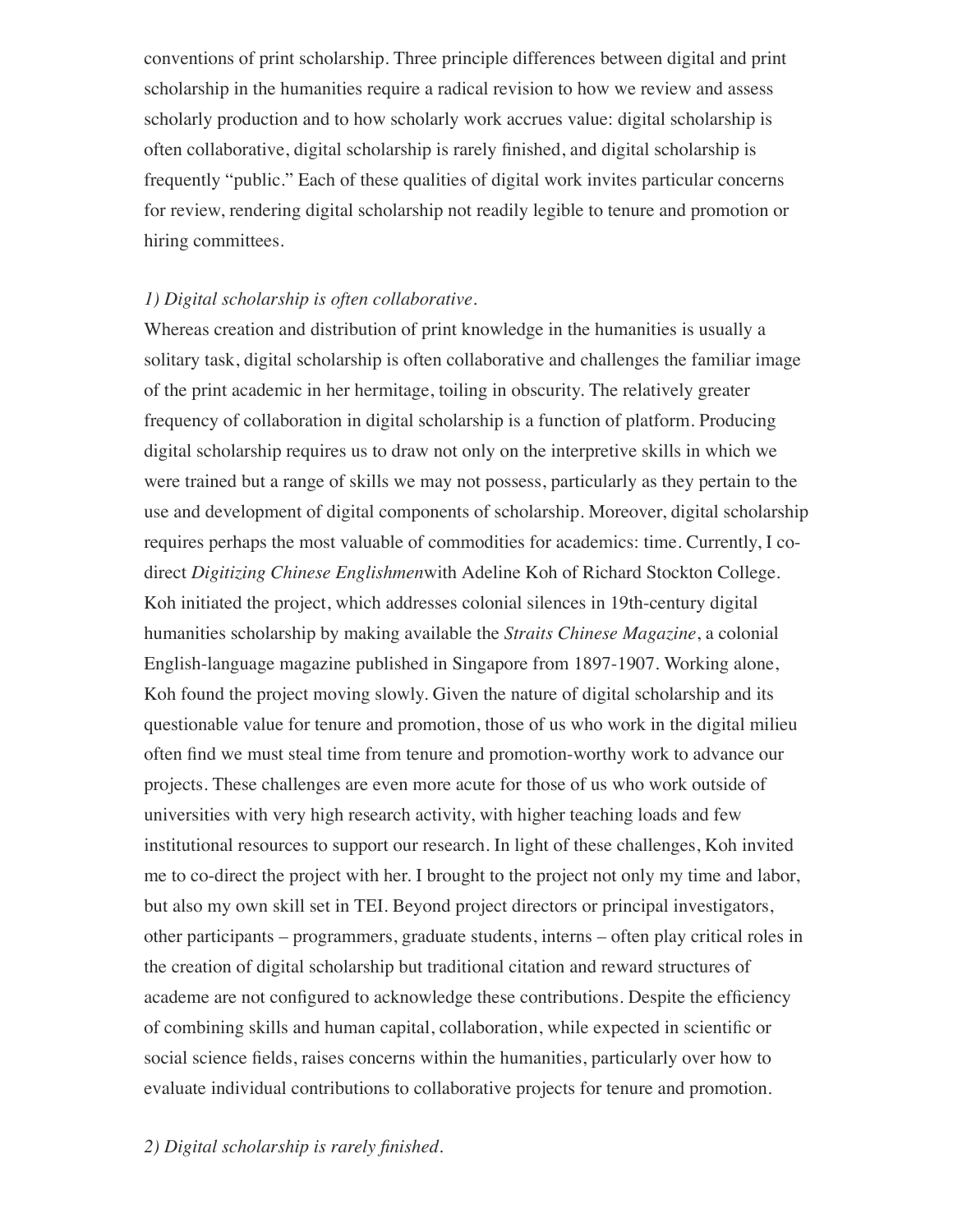The adage for traditional scholarship is that it is never finished – one simply finds an acceptable stopping point. While this is true of digital scholarship as well, digital projects may exist in phases, may be perpetually in-progress, and may never have an acceptable stopping point. The end point for digital scholarship is frequently a moving target, and there is often no single event in the process of creating digital scholarship that is comparable to the act of submitting a manuscript for review. Therefore, digital projects require new approaches to linear conventions of scholarly time. For example, completion of a phase of a digital project may be an appropriate moment for evaluation. Yet, such assessments will unlikely be the conferral of a mark of scholarly validation on the project but the source of additional information and feedback that might, in turn, be folded into the next phase of the project. Further, digital projects are difficult for search committees or tenure and promotion committees to compare to print scholarship because a CV line identifying a digital project cannot adequately communicate the amount of intellectual labor the project represents. Digital projects may require ongoing efforts for sustainability and preservation, whereas books and articles are presumed to be finished. The nature of intellectual labor itself comes into question as digital scholarship requires us to account for continued time, new versions, and preservation efforts that are less relevant to the production of traditional print scholarship.

## *3) Digital scholarship is frequently public.*

Although more academics have taken to blogging and social media to share, promote, and collaborate on their work, scholarship in the humanities relies largely on private labor taking place behind the closed office doors. Public components of print scholarship are prescribed by academic ritual: invited talks, symposia, conference panels. The "public" nature of these acts of scholarship have been subject to question as well, with academics arguing that a conference talk is not, in fact, "public."<sup>[2]</sup> Conversely, digital scholarship, particularly projects engaging web-based infrastructure, often become public early in development. This is in part because of the affordances of a web presence for digital work, the orientation of digital humanities work towards praxis, and the fact that many tools and platforms are web-based. Whereas a scholar producing a print article can delay making the work public for as long as she wishes, there is often relatively less agency for the digital scholar. Differentials of privacy and publicness for print and digital scholarship cleave to the levels of status and prestige they accrue. Print scholarship, usually not open access, lives within academic spaces, behind gatekeepers like paywalls, databases, and library archives. Its privacy is guaranteed by barriers that accrue capital for distributors. Conversely, digital scholarship may be relatively more easily available, without the mediating force of transactional capital preventing access.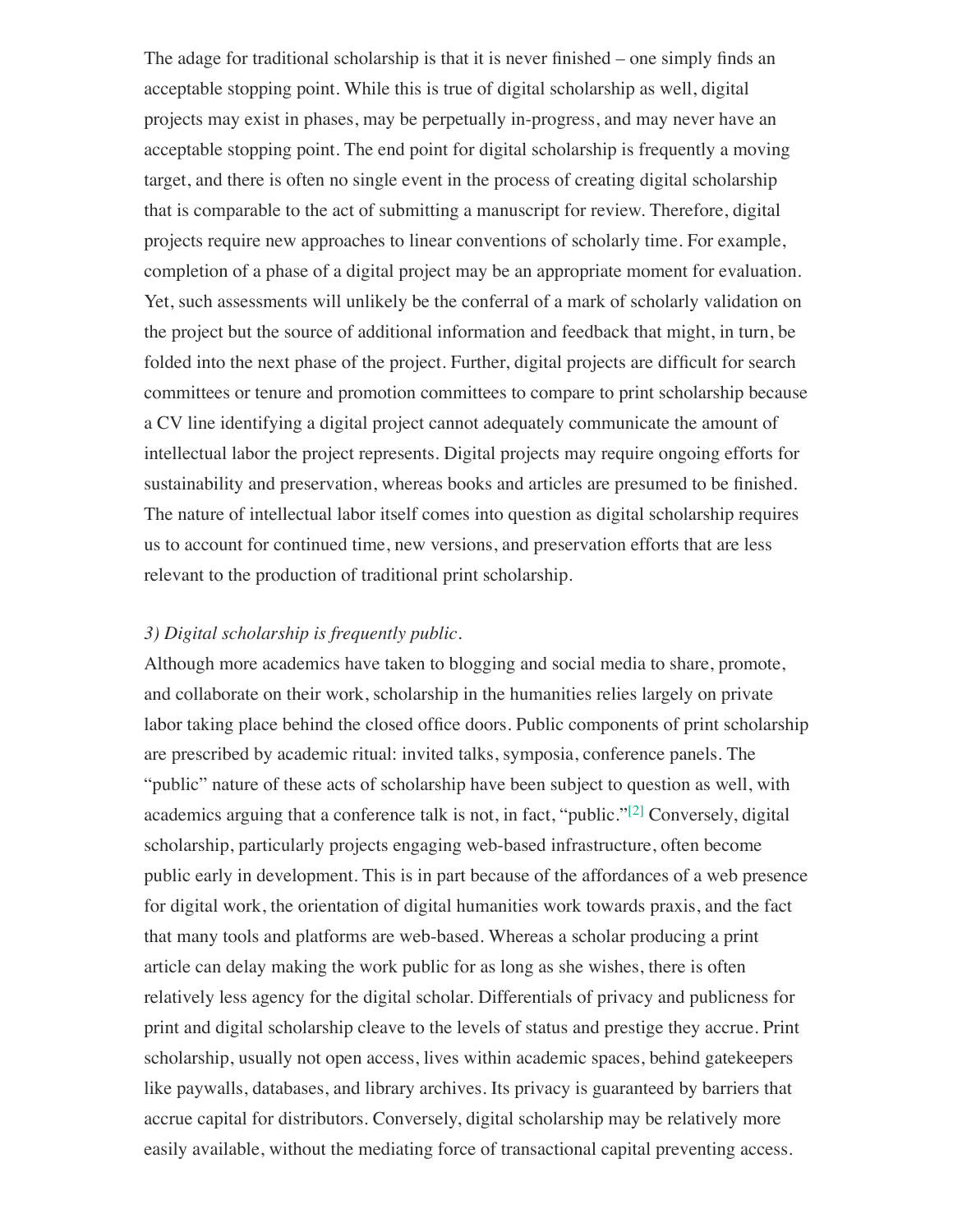The monetary barriers to accessing print scholarship accord it quantifiable financial value – albeit one that provides returns for the gatekeeper rather than the author – and with financial value print scholarship accrues intellectual value. Thus the "publicness" of digital scholarship grants it relatively less value in the academic machine.

Based on these descriptors, digital scholarship threatens to displace a benign sort of academic discourse that does not trouble the value and status of print knowledge. What we must guard against in the creation and evaluation of digital scholarship, however, is reproduction of the fetishism of print that undergirds academic disciplines. We cannot assume that the standards of traditional scholarship can be easily translated for digital scholarship. Scholars in arts and media have been raising related issues of evaluation for decades. Those of us invested in digital scholarship must build on historically radical moves to continue troubling the relationship between print scholarship and academic status and value.

Digital scholarship, therefore, is best understood as part of an ongoing trend in academic discourse prevalent enough to require rethinking the production of academic value. Yet, we must be wary of fetishizing the digital as well. As the work of scholars in conversation with communities like #transformDH, Global Outlook::Digital Humanities, and Postcolonial Digital Humanities have argued, digital humanities risks reproducing gaps and silences in knowledge production around issues of difference and is not inherently free from biases. Even among traditional funding streams for digital humanities, such as the National Endowment for the Humanities, digital projects on canonical topics tend to receive greater sanction. Therefore, we need to attend to the ways that digital scholarship itself risks perpetuating more conservative elements of disciplinarity and canon as we look for ways to evaluate digital projects.

There is, in fact, growing interest in making the value of digital scholarship legible to tenure and promotion committees and search committees  $[3]$ . For example, we might look at tracking citations, grants, and usage statistics. These metrics demonstrate engagement with digital projects in ways that are not necessarily available for print scholarship. On the *DHCommons* editorial board, we are working to develop a review journal for digital projects that takes into account the specificities of digital scholarship. Anvil Academic, a partnership between CLIR and NITLE, is pioneering a platform for digital publishing that would be an indicator of peer review for digital projects. *Ada* itself forges new directions in peer review using both expert beta readers and community review. *Journal of Digital Humanities* experiments with peer review by